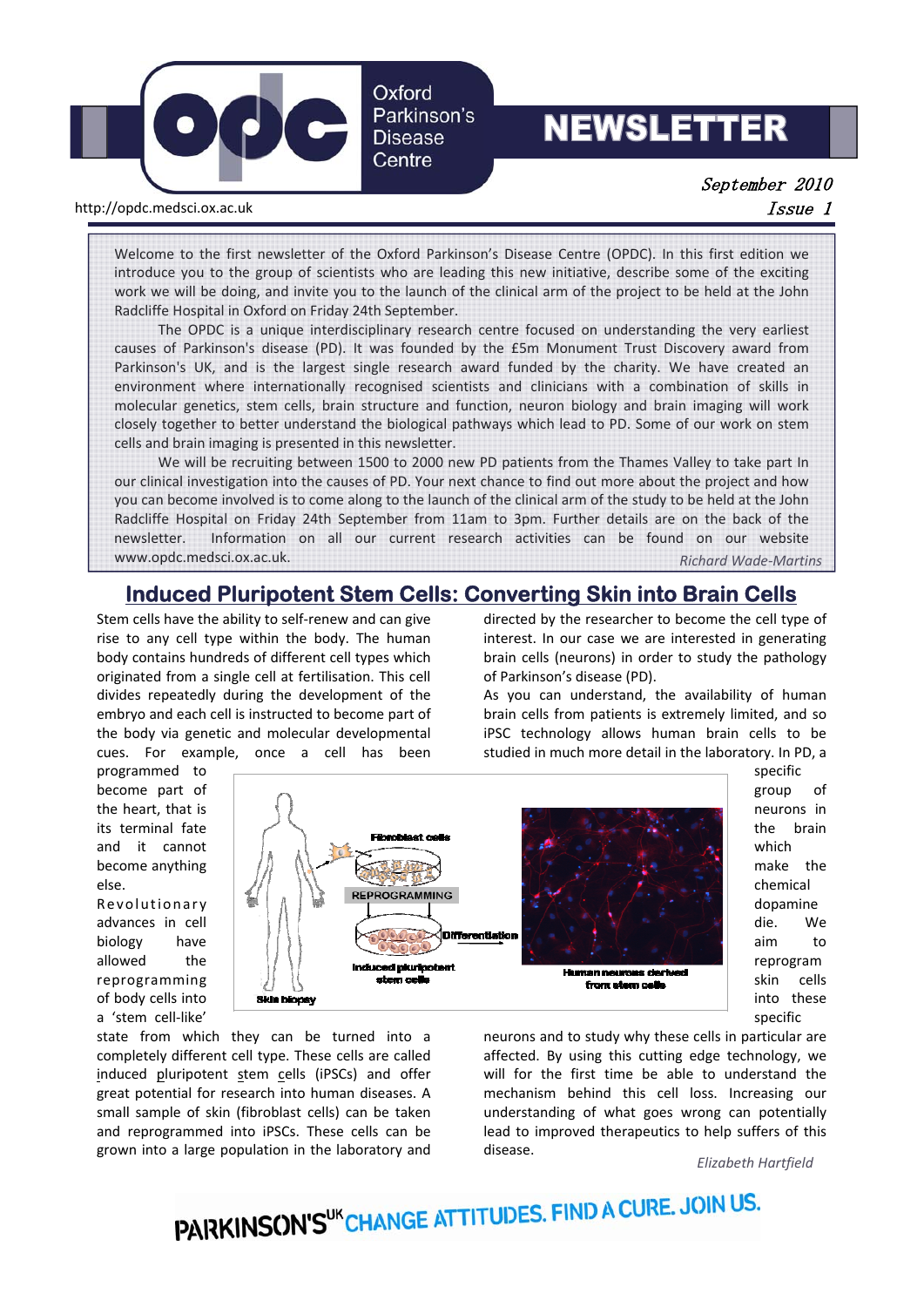

#### **Richard Wade‐Martins**

OPDC Principal Investigator. Richard heads up the Molecular Neurodegeneration and Gene Therapy Research Group and leads the OPDC. Richard's work has two main interests: studying the molecular mechanisms of neurodegenerative diseases such as Parkinson's disease (PD) and related disorders, and developing novel viral and non‐viral gene expression vectors as potential therapies. In the OPDC Richard will be generating the new transgenic rat and mouse models of PD and studying the cell biology of dopamine neurons.



# **Kevin Talbot**

OPDC Co‐Principal Investigator. Kevin is a consultant neurologist at the John Radcliffe Hospital with expertise in biomarkers and mouse models in neurodegeneration. His previous work to establish a 5‐year program in biomarker research in motor neuron disease has provided a template for similar work under the OPDC. With Michele Hu, Kevin leads the OPDC clinical research theme.



## **Michele Hu**

Michele runs a clinical Parkinson's Disease (PD) and movement disorders service in the NHS. Her research interests include studying brain function in PD patients using PET and MR spectroscopy. She is lead for PD research within the DeNDRoN Thames Valley Local Research Network. With Kevin Talbot, Michele leads the OPDC clinical research theme, which aims to recruit people with PD and their families from the Thames Valley area in the UK.



#### **Chris Ponting**

Chris is an international expert on computational analysis of genetic and genomic data working at the Medical Research Council Functional Genomics Unit. He has previously undertaken leadership roles in the International Human and Mouse Genome Sequencing Consortia. Chris has pioneered methods for pathway analysis to discover genes involved in neurodegenerative and neurodevelopmental disorders. His laboratory will now apply these methods as part of the OPDC to reveal the key early molecular mechanisms underlying PD.



#### **J. Paul Bolam**

Paul heads a group in the Medical Research Council Anatomical Neuropharmacology Unit devoted to understanding the function of a region of the brain called the basal ganglia in normal conditions and in models of Parkinson's disease. Working with Peter Magill, their range of expertise stretches from understanding the role of individual neurons, the function of neurons in circuits, and how the function and dysfunction of circuits affects behaving animals.



#### **Olaf Ansorge**

Olaf is Lead Clinical Neuropathologist in Oxford and Director of the Thomas Willis Oxford Brain Collection. His research interest is in the comparative study of human and mouse neuropathology of neurodegeneration and neurooncology. Within OPDC the neuropathology group will study mechanisms controlling regional variation of expression of PD genes in human brain, and investigate the pathological basis of new MRI biomarkers in PD. The group will also compare the neuropathology of newly generated PD models with that seen in human disease.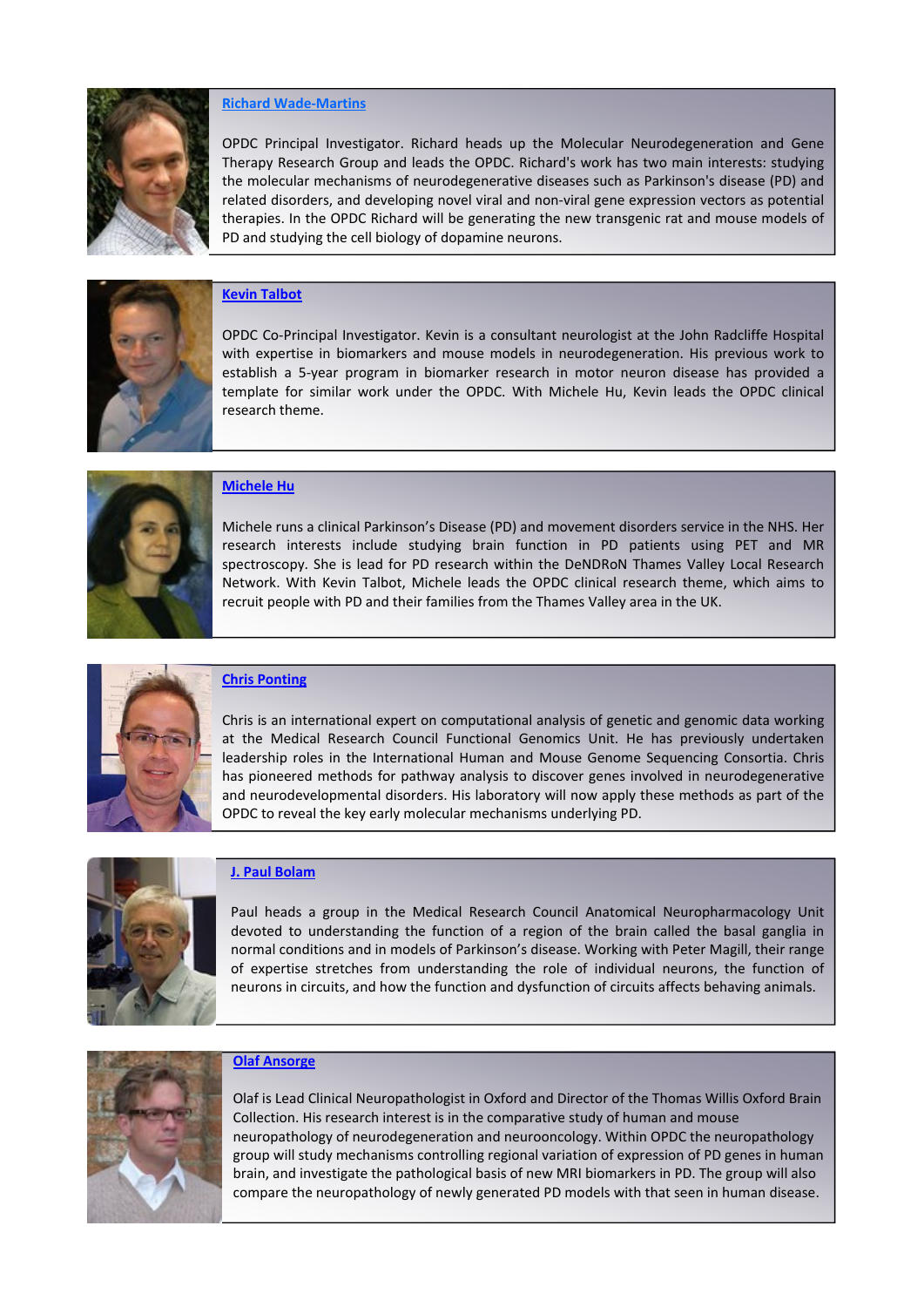#### **Yoav Ben‐Shlomo**

Yoav works at the University of Bristol and is an established neuroepidemiologist with wide‐ spread experience in both population and clinical cohort studies. He has been involved with clinical and pathological diagnostic studies of movement disorders and is part of UK and US working groups developing diagnostic methodology to improve the collection of common data elements for PD. Yoav will work with Kevin Talbot and Michele Hu to first design our clinical study and then interpret and analyse the resulting data.

## **Stephanie Cragg**

Stephanie works at the forefront of understanding neuronal signalling dynamics in relation to the biology of neurodegenerative disease and addiction. Her research explores the regulation of neurons throughout the region of the brain termed the basal ganglia, including understanding the function and dysfunction of the dopaminergic neurons which die off in PD. Stephanie's laboratory will analyse the signalling of dopamine neurons in the rat and mouse models of PD we will develop.

#### **William James**

William oversees the Oxford Stem Cell Facility which works on the application of stem cell technology to understanding cell biology in health and disease. The Oxford Stem Cell Facility will generate induced pleuripotent stem cells (iPSCs; see accompanying article on the front page) from PD patients in the clinical cohort, and work with Richard Wade‐Martins to turn these stem cells into patient‐specific dopaminergic neurons for further study.

# **Clare Mackay**

Clare heads a group which uses the latest neuroimaging techniques to study brain structure and function in healthy controls, individuals at risk of developing disease, and patient populations. In OPDC she will supervise the acquisition and analysis of MRI data for patients with PD and individuals at increased genetic risk of developing PD later in life. We will investigate whether measures of functional integrity in brain networks are sensitive to detect the earliest changes associated with PD (see accompanying article on the back page).

# **Peter Magill**

Peter heads a group at the MRC Anatomical Neuropharmacology Unit that is devoted to understanding how the brain controls movement. His research is focused on defining the operation of brain regions called the basal ganglia, both in normal conditions and in models of PD. With Paul Bolam, Peter and his group will undertake a detailed analysis of new and improved rodent models of PD that are generated at the OPDC

# **Matthew Wood**

Matthew studies RNA biology and therapeutics for degenerative disorders of the nervous system. Interests of the group include the investigation of gene "knock-down" therapeutic methods for dominantly inherited PD caused by alpha synuclein and LRRK2 mutations, and investigating the role of newly discovered very short RNA molecules (microRNAs) in the normal growth and development of dopamine neurons and in the development of PD pathology.